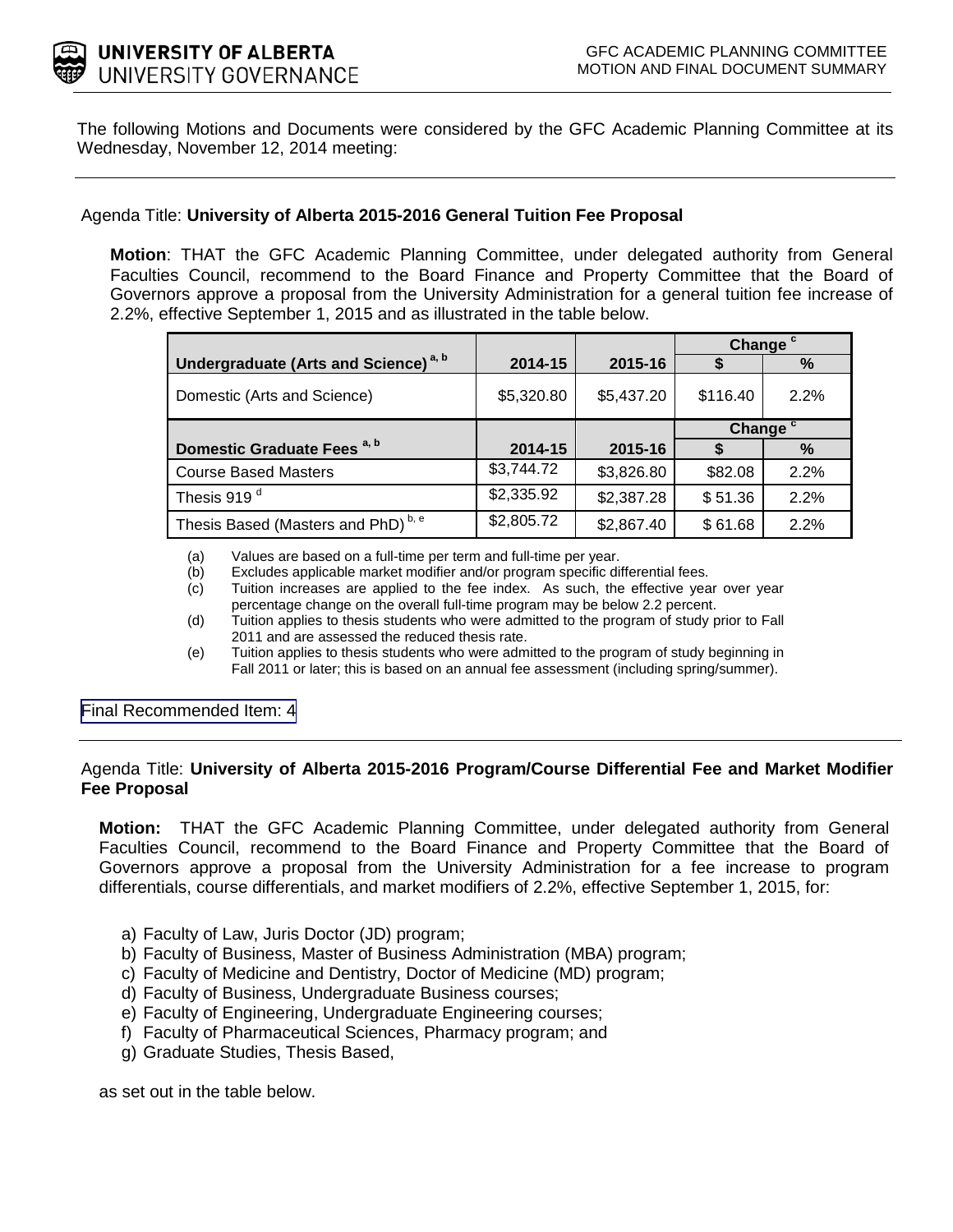|                                                 |            |            | Change <sup>a</sup> |                     |
|-------------------------------------------------|------------|------------|---------------------|---------------------|
| Program Differential <sup>c</sup>               | 2014-15    | 2015-16    |                     | %                   |
| Juris Doctor (JD) Program b                     | \$4,545.60 | \$4,645.60 | \$100.00            | 2.2%                |
| Master of Business Administration (MBA) Program | \$597.84   | \$610.92   | \$13.08             | 2.2%                |
| Doctor of Medicine (MD) Program b               | \$4,545.60 | \$4,645.60 | \$100.00            | 2.2%                |
|                                                 |            |            |                     | Change <sup>a</sup> |
| Market Modifier <sup>c, d</sup>                 | 2014-15    | 2015-16    |                     | %                   |
| <b>Undergraduate Business</b>                   | \$209.78   | \$214.38   | \$4.60              | 2.2%                |
| <b>Undergraduate Engineering</b>                | \$177.36   | \$181.24   | \$3.88              | 2.2%                |
| Undergraduate Pharmacy                          | \$404.16   | \$413.04   | \$8.88              | 2.2%                |
| Graduate, Thesis Based <sup>e</sup>             | \$856.68   | \$875.52   | \$18.84             | 2.2%                |

(a) Tuition increases are applied to the fee index. As such, the effective year over year percentage change on the overall full-time program may be below 2.2 percent.

(b) Program Fees - values are based on a full-time per term and full-time per year.

(c) Values listed are per course, unless otherwise stated (assumes 3 units course weight)

(d) A grand-parenting structure applies in each case to allow for the exemption of these fees, under specific conditions, for students registered prior to September 2011.

(e) Graduate market modifier applies only to thesis students beginning their program of study in Fall 2011 or later, and is based on an annual fee assessment (including spring/summer).

[Final Recommended Item: 5](#page-11-0)

# Agenda Title: **University of Alberta 2015-2016 International Tuition Fee Proposal**

**Motion**: THAT the GFC Academic Planning Committee, under delegated authority from General Faculties Council, recommend to the Board Finance and Property Committee that the Board of Governors approve a proposal from the University Administration for an increase to international tuition fees of 2.2%, effective September 1, 2015 and as illustrated in the table below.

# **General Tuition Fees:**

|                                                  |             |             | Change <sup>c</sup> |                     |
|--------------------------------------------------|-------------|-------------|---------------------|---------------------|
| Undergraduate (Arts and Science) <sup>a, b</sup> | 2014-15     | 2015-16     | S                   | %                   |
| International, Base                              | \$5,320.80  | \$5,437.20  | \$116.40            | 2.2%                |
| International, Differential                      | \$14,324.40 | \$14,638.80 | \$314.40            | 2.2%                |
| <b>Total, International</b>                      | \$19,645.20 | \$20,076.00 | \$430.80            | 2.2%                |
|                                                  |             |             | Change <sup>c</sup> |                     |
| <b>Course Based Masters<sup>a</sup></b>          | 2014-15     | 2015-16     | \$                  | $\%$                |
| International, Base Tuition                      | \$3,744.72  | \$3,826.80  | \$82.08             | 2.2%                |
| International, Differential                      | \$3,904.56  | \$3,990.24  | \$85.68             | 2.2%                |
| <b>Total, International</b>                      | \$7,649.28  | \$7,817.04  | \$167.76            | 2.2%                |
|                                                  |             |             |                     | Change <sup>c</sup> |
| Thesis 919 <sup>a, d</sup>                       | 2014-15     | 2015-16     | \$                  | $\%$                |
| International, Base Tuition                      | \$2,335.92  | \$2,387.28  | \$51.36             | 2.2%                |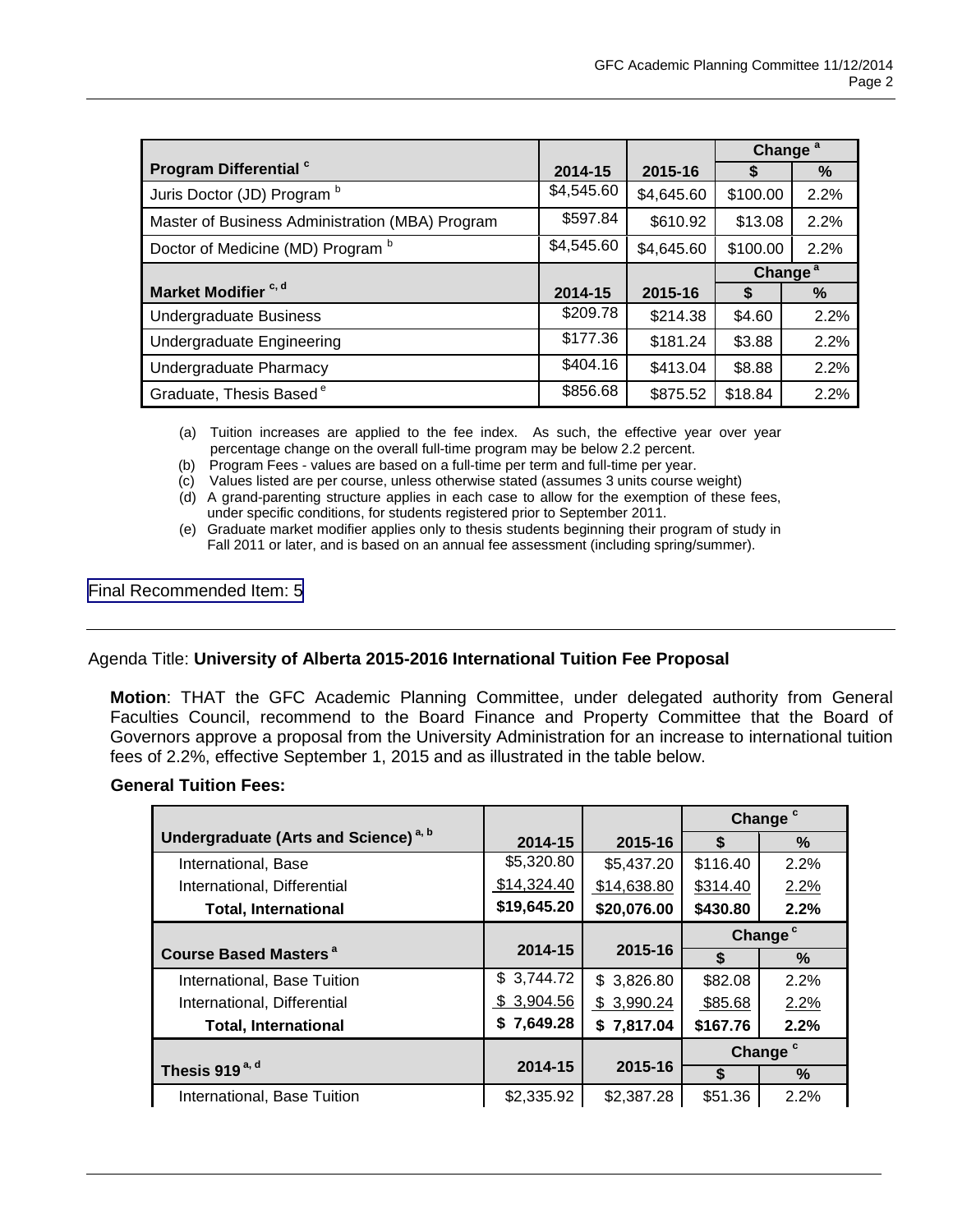| International, Differential                 | \$2,436.36 | \$2,489.96 | \$53.60  | 2.2%                |
|---------------------------------------------|------------|------------|----------|---------------------|
| <b>Total, International</b>                 | \$4,772.28 | \$4,877.24 | \$104.96 | 2.2%                |
|                                             |            |            |          | Change <sup>c</sup> |
| Thesis Based Masters/PhD <sup>a, b, e</sup> | 2014-15    | 2015-16    |          | $\%$                |
| International, Base Tuition                 | \$2,805.72 | \$2,867.40 | \$61.68  | 2.2%                |
| <b>Graduate Thesis Market Modifier</b>      | \$856.68   | \$875.52   | \$18.84  | 2.2%                |
| International, Differential                 | \$2,935.80 | \$3,000.36 | \$64.56  | 2.2%                |
| <b>Total, International</b>                 | \$6,598.20 | \$6,743.28 | \$145.08 | 2.2%                |

(a) Values are based on full-time per year.

- (b) Excludes applicable market modifier and/or program specific differential fees, except for the graduate thesis market modifier, which is included above.
- (c) Tuition increases are applied to the fee index. As such, the effective year over year percentage change on the overall full-time program may be below 2.2 percent.
- (d) Tuition applies to thesis students who were admitted to the program of study prior to Fall 2011 and are assessed the reduced thesis rate.
- (e) Tuition applies to thesis students who were admitted to the program of study beginning in Fall 2011 or later; this is based on an annual fee assessment (including spring/summer).

#### **Program Differential and Market Modifier Fees:**

|                                            |            |            |          | <b>Change</b> |
|--------------------------------------------|------------|------------|----------|---------------|
| Program Differential <sup>a</sup>          | 2014-15    | 2015-16    | \$       | %             |
| Juris Doctor (JD), base b                  | \$4,545.60 | \$4,645.60 | \$100.00 | 2.2%          |
| Juris Doctor (JD), IDF on base b           | \$5,108.84 | \$5,221.20 | \$112.36 | 2.2%          |
| Total International JD Program Fee b       | \$9,654.44 | \$9,866.80 | \$212.36 | 2.2%          |
| Master of Business Administration, Base    | \$597.84   | \$610.92   | \$13.08  | 2.2%          |
| MBA, IDF on Base                           | \$671.88   | \$686.64   | \$14.76  | 2.2%          |
| <b>Total International MBA Program Fee</b> | \$1,269.72 | \$1,297.56 | \$27.84  | 2.2%          |
|                                            | 2014-15    | 2015-16    |          | Change        |
| Market Modifier <sup>a</sup>               |            |            | \$       | $\%$          |
| <b>Business, Base Market Modifier</b>      | \$209.78   | \$214.38   | \$4.60   | 2.2%          |
| Business, IDF on Market Modifier           | \$564.64   | \$577.06   | \$12.42  | 2.2%          |
| <b>Total, International</b>                | \$774.42   | \$791.44   | \$17.02  | 2.2%          |
| Engineering, Base Market Modifier          | \$177.36   | \$181.24   | \$3.88   | 2.2%          |
| Engineering, IDF on Market Modifier        | \$477.48   | \$487.96   | \$10.48  | $2.2\%$       |
| <b>Total, International</b>                | \$654.84   | \$669.20   | \$14.36  | 2.2%          |
| Pharmacy, Base Market Modifier             | \$404.16   | \$413.04   | \$8.88   | 2.2%          |
| Pharmacy, IDF Market Modifier              | \$1,087.92 | \$1,111.80 | \$23.88  | $2.2\%$       |
| <b>Total, International</b>                | \$1,492.08 | \$1,524.84 | \$32.76  | 2.2%          |

(a) Values listed are per course, unless otherwise stated (assumes 3 units course weight).

(b) Program Fees - values are based on a full-time per term and full-time per year.

[Final Recommended Item: 6](#page-14-0)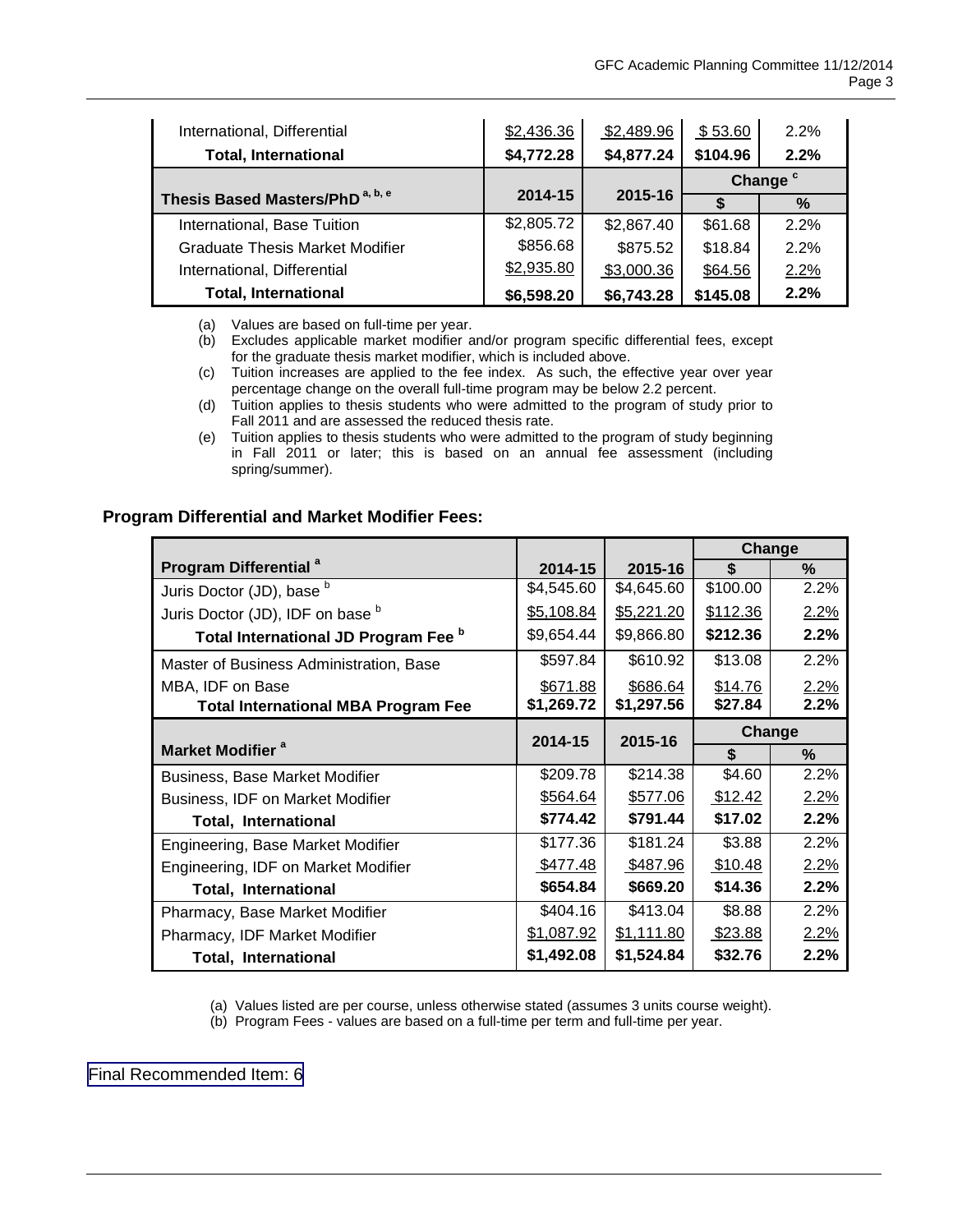<span id="page-3-0"></span>

FINAL Item No. 4

# **OUTLINE OF ISSUE**

# Agenda Title: **University of Alberta 2015-2016 General Tuition Fee Proposal**

**Motion**: THAT the GFC Academic Planning Committee, under delegated authority from General Faculties Council, recommend to the Board Finance and Property Committee that the Board of Governors approve a proposal from the University Administration for a general tuition fee increase of 2.2%, effective September 1, 2015 and as illustrated in the table below.

|                                                  |            |            | Change <sup>c</sup> |      |
|--------------------------------------------------|------------|------------|---------------------|------|
| Undergraduate (Arts and Science) <sup>a, b</sup> | 2014-15    | 2015-16    |                     | %    |
| Domestic (Arts and Science)                      | \$5,320.80 | \$5,437.20 | \$116.40            | 2.2% |
|                                                  |            |            | Change <sup>c</sup> |      |
| Domestic Graduate Fees <sup>a, b</sup>           | 2014-15    | 2015-16    |                     | %    |
| <b>Course Based Masters</b>                      | \$3,744.72 | \$3,826.80 | \$82.08             | 2.2% |
| Thesis 919 <sup>d</sup>                          | \$2,335.92 | \$2,387.28 | \$51.36             | 2.2% |
| Thesis Based (Masters and PhD) <sup>b, e</sup>   | \$2,805.72 | \$2,867.40 | \$61.68             | 2.2% |

(a) Values are based on a full-time per term and full-time per year.

(b) Excludes applicable market modifier and/or program specific differential fees.

(c) Tuition increases are applied to the fee index. As such, the effective year over year percentage change on the overall full-time program may be below 2.2 percent.

(d) Tuition applies to thesis students who were admitted to the program of study prior to Fall 2011 and are assessed the reduced thesis rate.

(e) Tuition applies to thesis students who were admitted to the program of study beginning in Fall 2011 or later; this is based on an annual fee assessment (including spring/summer).

#### **Item**

| <b>Action Requested</b> | $\Box$ Approval $\boxtimes$ Recommendation $\Box$ Discussion/Advice $\Box$ Information |
|-------------------------|----------------------------------------------------------------------------------------|
| Proposed by             | Provost and Vice-President (Academic)                                                  |
| Presenters              | Carl Amrhein, Provost and Vice-President (Academic); Phyllis Clark,                    |
|                         | Vice-President (Finance and Administration)                                            |
| Subject                 | Tuition for 2015-2016                                                                  |

#### **Details**

| Responsibility                      | Provost and Vice-President (Academic).                              |
|-------------------------------------|---------------------------------------------------------------------|
| The Purpose of the Proposal is      | To set tuition fees for the 2015-2016 academic year.                |
| (please be specific)                |                                                                     |
| The Impact of the Proposal is       | See 'Purpose'.                                                      |
| Replaces/Revises (eg, policies,     | Tuition proposal set by the Board of Governors on December 13, 2013 |
| resolutions)                        | for September, 2014.                                                |
| <b>Timeline/Implementation Date</b> | September, 2015.                                                    |
| <b>Estimated Cost</b>               | N/A                                                                 |
| Sources of Funding                  | N/A                                                                 |
| <b>Notes</b>                        | N/A                                                                 |

# **Alignment/Compliance**

| Alignment with Guiding       | University of Alberta Comprehensive Institutional Plan (CIP); Dare to |
|------------------------------|-----------------------------------------------------------------------|
| <b>Documents</b>             | Discover, Dare to Deliver                                             |
| Compliance with Legislation, | <b>Ministerial Letter Regarding the New Tuition Fees Regulation:</b>  |
| Policy and/or Procedure      | A letter to the President, University of Alberta, dated September 10, |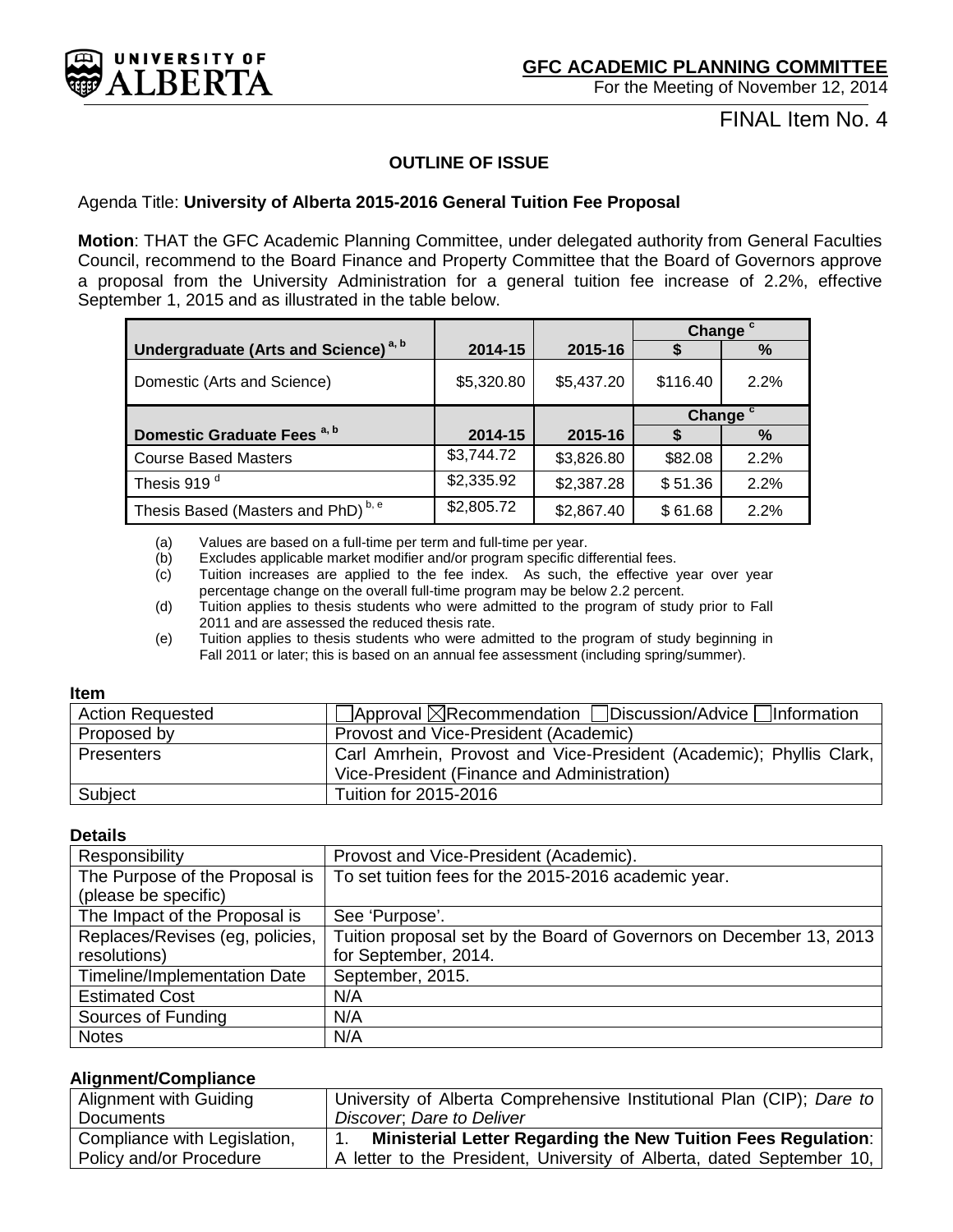

# FINAL Item No. 4

| Relevant to the Proposal<br>(please guote legislation and<br>include identifying section<br>numbers) | 2014, from the Ministry of Innovation and Advanced Education states<br>that: "In accordance with the Public Post-secondary Institutions'<br>Tuition Fee Regulation, the maximum allowable weighted average<br>tuition fee increase across the entire institution for 2015/16 shall not<br>exceed 2.2 per cent."                                                                                                             |
|------------------------------------------------------------------------------------------------------|-----------------------------------------------------------------------------------------------------------------------------------------------------------------------------------------------------------------------------------------------------------------------------------------------------------------------------------------------------------------------------------------------------------------------------|
|                                                                                                      | 2. Post-Secondary Learning Act (PSLA), Sections 61(1) and<br>$61(2)(a)$ :                                                                                                                                                                                                                                                                                                                                                   |
|                                                                                                      | "61(1) The board of a public post-secondary institution shall set the<br>tuition fees to be paid by students of the<br>public<br>post-secondary institution.<br>61(2) The tuition fees under subsection (1) for all<br>public                                                                                                                                                                                               |
|                                                                                                      | post-secondary institutions other than Banff Centre                                                                                                                                                                                                                                                                                                                                                                         |
|                                                                                                      | (a) must be set in accordance with the regulations[.] $[]$                                                                                                                                                                                                                                                                                                                                                                  |
|                                                                                                      | 3. PSLA Section 26(1)(o) states:                                                                                                                                                                                                                                                                                                                                                                                            |
|                                                                                                      | "Powers of general faculties council                                                                                                                                                                                                                                                                                                                                                                                        |
|                                                                                                      | 26(1) Subject to the authority of the board, a general faculties council<br>is responsible for the academic affairs of the university and, without<br>restricting the generality of the foregoing, has the authority to                                                                                                                                                                                                     |
|                                                                                                      | (o) make recommendations to the board with respect to affiliation with<br>other institutions, academic planning, campus planning, a building<br>program, the budget, the regulation of residences and dining halls,<br>procedures in respect of appointments, promotions, salaries,<br>tenure and dismissals, and any other matters considered by the<br>general faculties council to be of interest to the university []." |
|                                                                                                      | On the line-by-line budget, including consideration of matters related to<br>tuition, GFC has delegated this responsibility to its senior standing<br>committee, the GFC Academic Planning Committee (APC), as noted in<br>the following.                                                                                                                                                                                   |
|                                                                                                      | 4. GFC Academic Planning Committee (APC) Terms of Reference<br>(Mandate - Section 3.4(b)):                                                                                                                                                                                                                                                                                                                                  |
|                                                                                                      | "APC is responsible for making recommendations to GFC and/or to the<br>Board of Governors concerning policy matters and action matters with<br>respect to the following: []                                                                                                                                                                                                                                                 |
|                                                                                                      | 4. Budget Matters<br>To recommend to the Board of Governors on the annual budget,<br>excluding budgets for ancillary units. []. "                                                                                                                                                                                                                                                                                           |
|                                                                                                      | Board Finance and Property (BFPC) Terms of Reference<br>5.<br>$(Section 3(d))$ :                                                                                                                                                                                                                                                                                                                                            |
|                                                                                                      | "3. Without limiting the generality of the foregoing, the Committee<br>shall: $[]$<br>d) review and recommend to the Board tuition and other like fees[.]"                                                                                                                                                                                                                                                                  |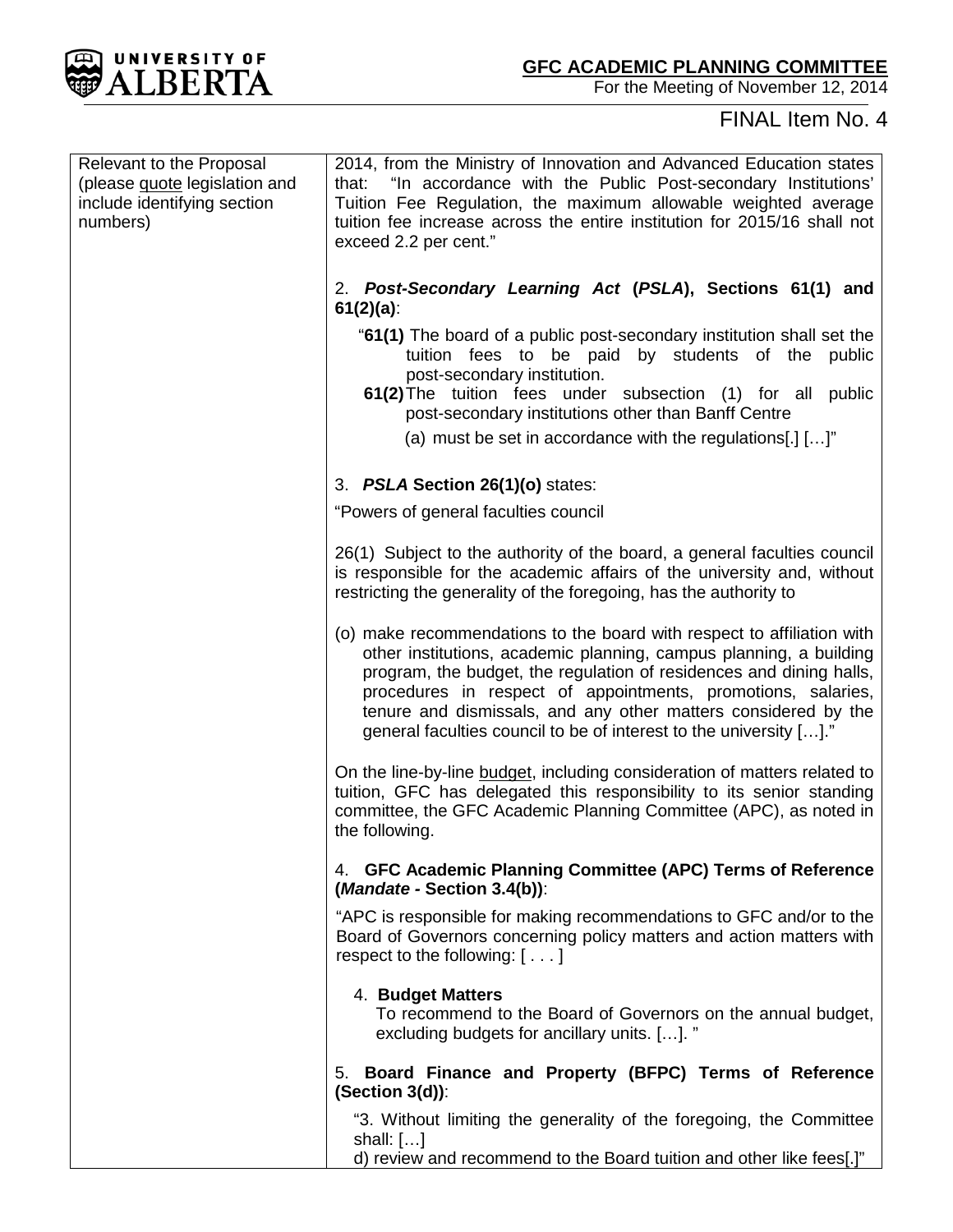

# FINAL Item No. 4

#### **Routing** (Include meeting dates)

| <b>Consultative Route</b>      | President's Executive Committee (Operations) – October 30, 2014 (for |
|--------------------------------|----------------------------------------------------------------------|
| (parties who have seen the     | endorsement)                                                         |
| proposal and in what capacity) |                                                                      |
| Approval Route (Governance)    | GFC Academic Planning Committee - November 12, 2014 (for             |
| (including meeting dates)      | recommendation);                                                     |
|                                | Board Finance and Property Committee - November 25, 2014 (for        |
|                                | recommendation);                                                     |
|                                | Board of Governors - December 10, 2014 (for final approval)          |
| <b>Final Approver</b>          | <b>Board of Governors</b>                                            |

# Attachments:

- 1. Attachment 1 (pages 1 4) University of Alberta Tuition Proposal, 2015-2016
- 2. Attachment 2 (page 1) Letter from the Ministry of Innovation and Advanced Education to the President, University of Alberta

*Prepared by:* Ray Wong, Director, Resource Planning, [ray.wong@ualberta.ca,](mailto:ray.wong@ualberta.ca) with assistance from University Governance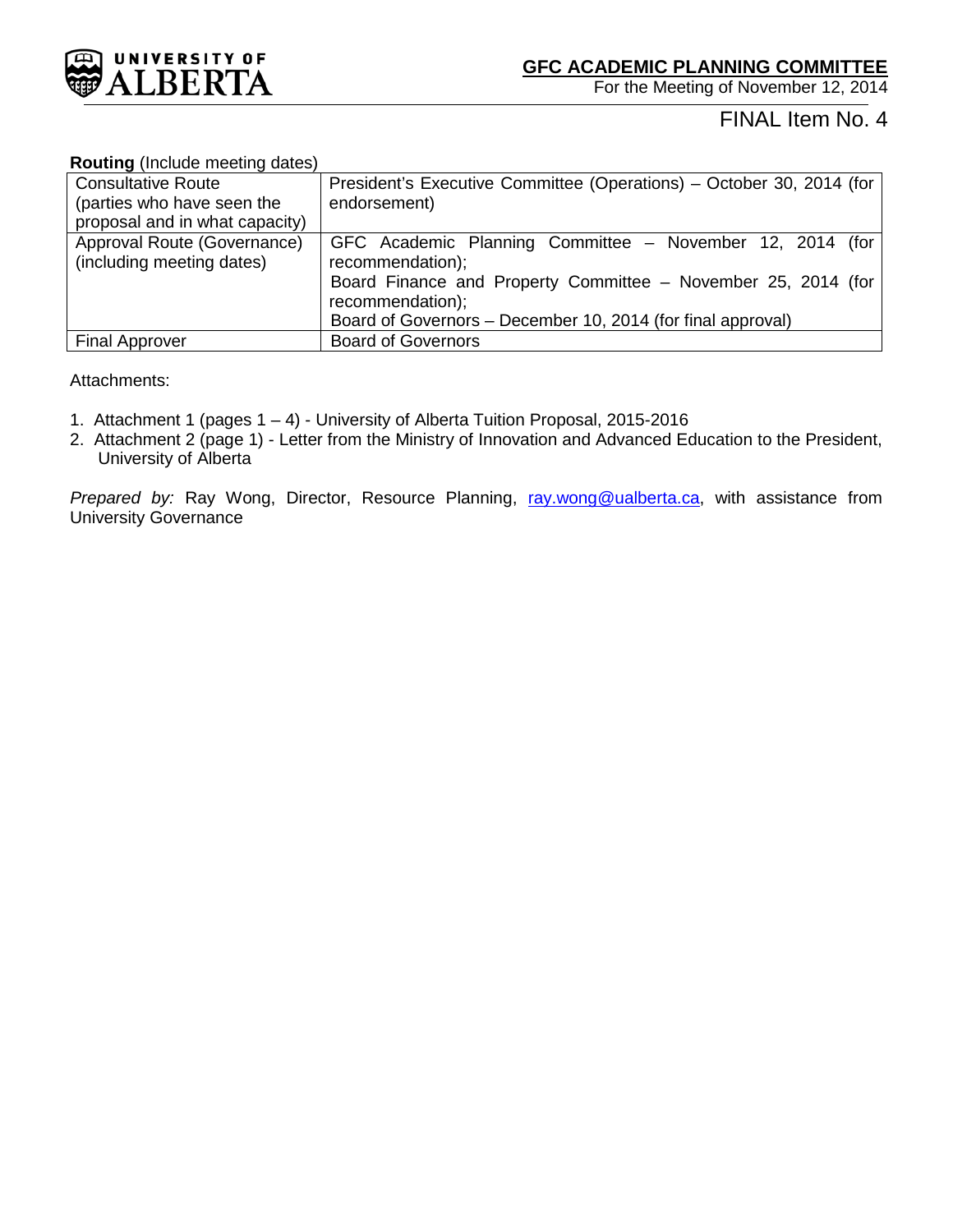

# University of Alberta Tuition Proposal, 2015-16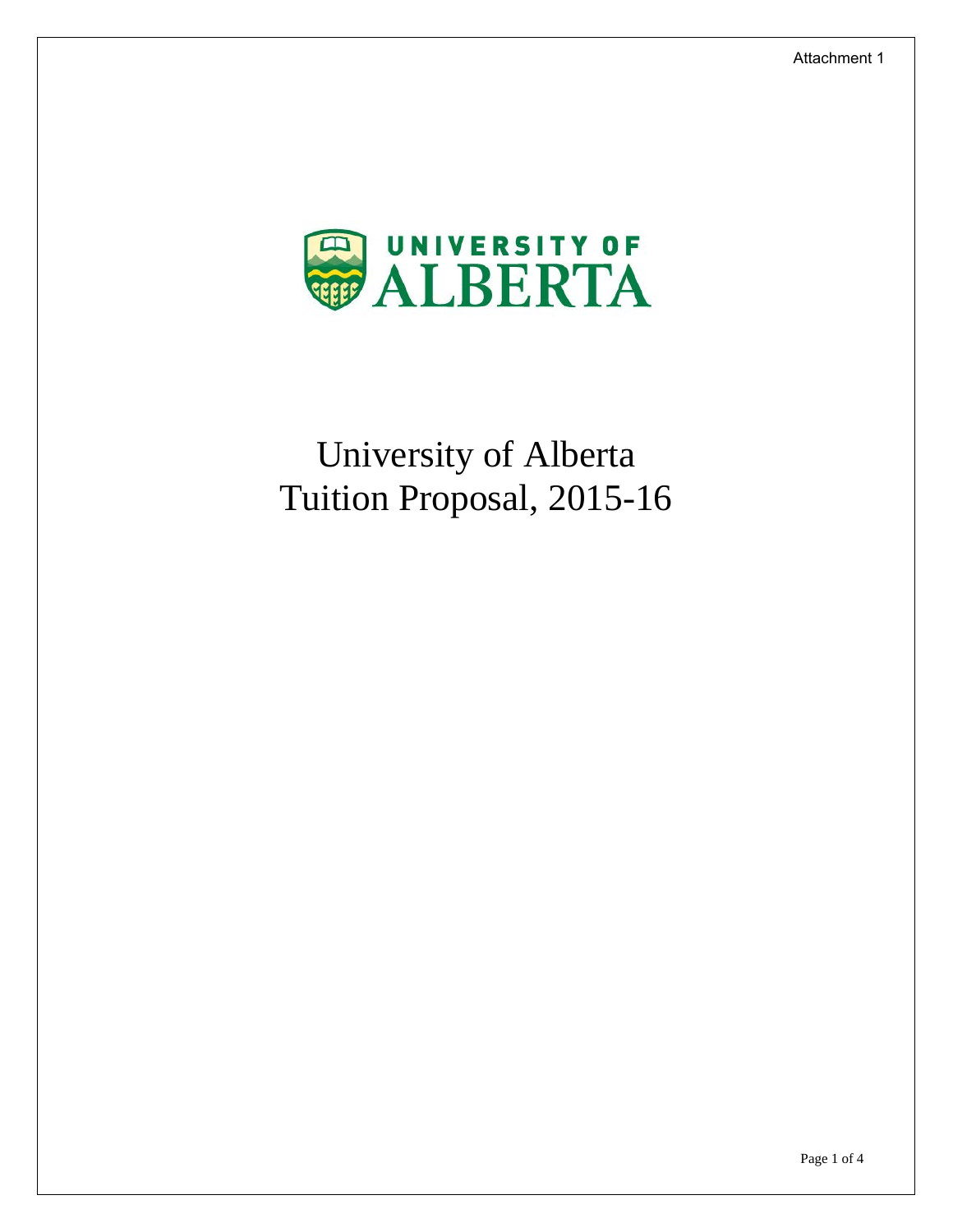# **TUITION POLICY**

Under the provincial *Public Post-Secondary Institutions' Tuition Fees Regulation*, annual tuition increases are tied to the Alberta Consumer Price Index (CPI) based on average monthly increases from July to June. For 2015-16, Alberta Ministry of Enterprise and Advanced Education calculated the maximum allowable tuition increase to be 2.2 percent. The regulation does not apply to international differential fees or surcharges assessed to individuals who are not Canadian citizens or permanent residents of Canada.

# **THE BUDGET CONTEXT**

Tuition fee revenue is integral to the university's continued vitality and success. It is the second largest source of unrestricted operating funds and represents approximately 31 percent of total operating revenues.

Despite the governments' decision to begin reinvesting in postsecondary education, in late 2013-14, the University of Alberta continues to face significant budget challenges. In 2014-2015 the government did not increase the grant and it is uncertain whether the university can expect a base grant increase in 2015-16.

The university continues to face challenges in balancing limited growth in public funding in operating revenue against rising investment costs for teaching and research (faculty, staff and facilities). With shifting public funding models and the new financial realities the University of Alberta must continue seek and maximize multiple revenue sources in supporting its core mission.

#### **TUITION PROPOSAL**

It is recommended that all general, differential and market modifier tuition fees increase by 2.2 percent effective September 1, 2015. In addition, consistent with the University of Alberta's principle that international students pay the full cost of their education, it is recommended that international tuition (base plus differential) also increase by 2.2 percent. Details of the proposal are outlined below.

For illustrative purposes, the details of the proposal are outlined below.

|                                                  |            |            | Change <sup>c</sup> |                     |
|--------------------------------------------------|------------|------------|---------------------|---------------------|
| Undergraduate (Arts and Science) <sup>a, b</sup> | 2014-15    | 2015-16    | S                   | $\frac{0}{0}$       |
| Domestic (Arts and Science)                      | \$5,320.80 | \$5,437.20 | \$116.40            | 2.2%                |
|                                                  |            |            |                     | Change <sup>c</sup> |
| Domestic Graduate Fees <sup>a, b</sup>           | 2014-15    | 2015-16    | $\mathbf{\$}$       | $\frac{0}{0}$       |
| <b>Course Based Masters</b>                      | \$3,744.72 | \$3,826.80 | \$82.08             | 2.2%                |
| Thesis 919 $d$                                   | \$2,335.92 | \$2,387.28 | \$51.36             | 2.2%                |
| Thesis Based (Masters and PhD) <sup>b, e</sup>   | \$2,805.72 | \$2,867.40 | \$61.68             | 2.2%                |

# **1) General Tuition Fee Proposal**

(a) Values are based on a full-time per term and full time per year.

(b) Excludes applicable market modifier and/or program specific differential fees.

(c) Tuition increases are applied to the fee index. As such, the effective year over year percentage change on the overall full-time program may be below 2.2 percent.

(d) Tuition applies to thesis students who were admitted to the program of study prior to Fall 2011 and are assessed the reduced thesis rate.

(e) Tuition applies to thesis students who were admitted to the program of study beginning in Fall 2011 or later; this is based on an annual fee assessment (including spring/summer).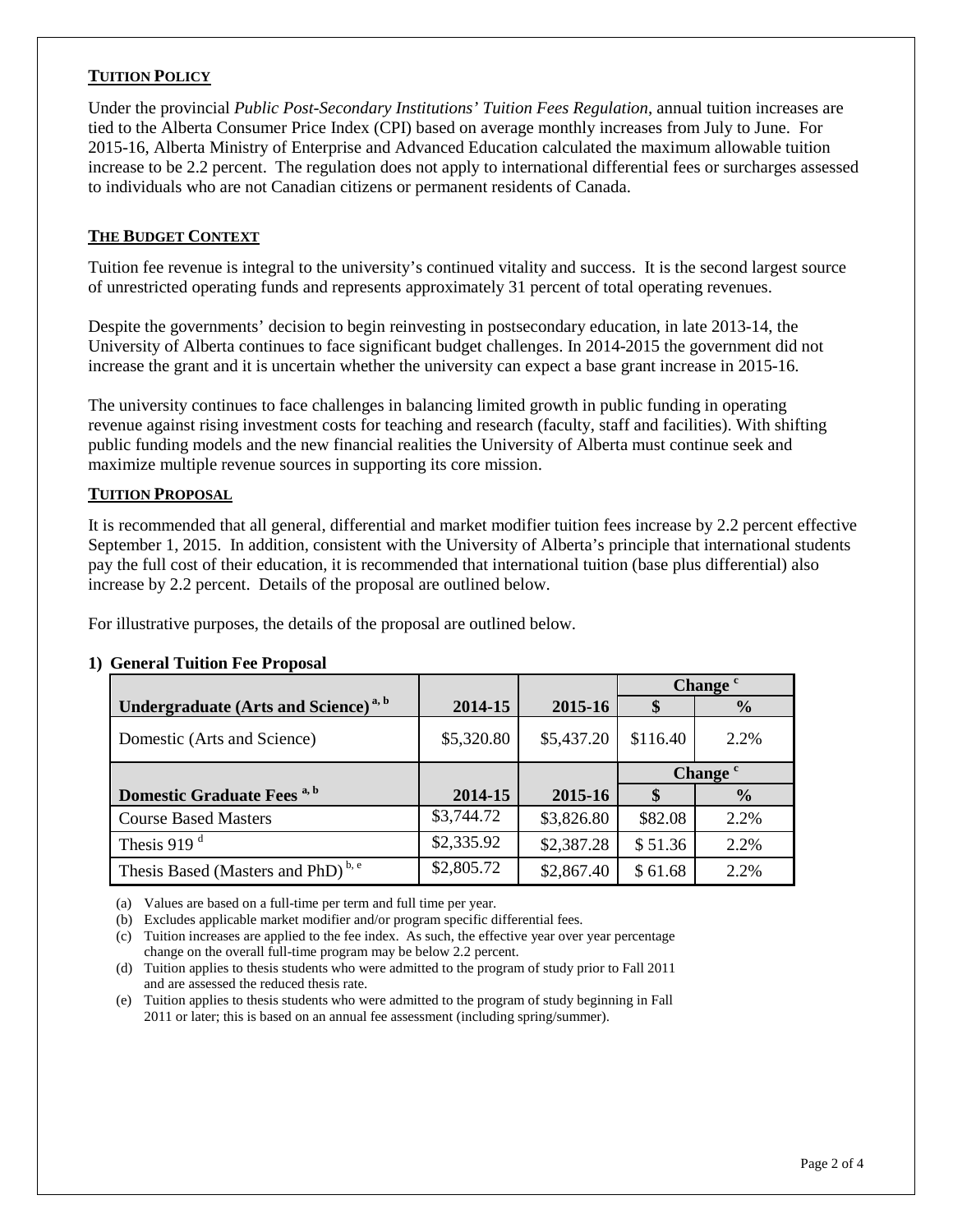# **2) Program Differential and Market Modifier Fee Proposal**

|                                                 |            |            | Change <sup>a</sup> |               |
|-------------------------------------------------|------------|------------|---------------------|---------------|
| <b>Program Differential</b> c                   | 2014-15    | 2015-16    | \$                  | $\frac{0}{0}$ |
| Juris Doctor (JD) Program <sup>b</sup>          | \$4,545.60 | \$4,645.60 | \$100.00            | 2.2%          |
| Master of Business Administration (MBA) Program | \$597.84   | \$610.92   | \$13.08             | 2.2%          |
| Doctor of Medicine (MD) Program <sup>b</sup>    | \$4,545.60 | \$4,645.60 | \$100.00            | 2.2%          |
|                                                 |            |            | Change <sup>a</sup> |               |
| Market Modifier <sup>c, d</sup>                 | 2014-15    | 2015-16    | \$                  | $\frac{6}{6}$ |
| <b>Undergraduate Business</b>                   | \$209.78   | \$214.38   | \$4.60              | 2.2%          |
| Undergraduate Engineering                       | \$177.36   | \$181.24   | \$3.88              | 2.2%          |
| <b>Undergraduate Pharmacy</b>                   | \$404.16   | \$413.04   | \$8.88              | 2.2%          |
| Graduate, Thesis Based <sup>e</sup>             | \$856.68   | \$875.52   | \$18.84             | 2.2%          |

(a) Tuition increases are applied to the fee index. As such, the effective year over year percentage change on the overall full-time program may be below 2.2 percent.

(b) Program Fees - values are based on a full-time per term and full-time per year.

(c) Values listed are per course, unless otherwise stated (assumes 3 units course weight)

(d) A grand-parenting structure applies in each case to allow for the exemption of these fees, under specific conditions, for students registered prior to September 2011.

(e) Graduate market modifier applies only to thesis students beginning their program of study in Fall 2011 or later, and is based on an annual fee assessment (including spring/summer).

# **3) International Fees**

#### **a. International Fees: General Tuition Fee Proposal**

|                                                         |                |             | Change <sup>c</sup> |                     |
|---------------------------------------------------------|----------------|-------------|---------------------|---------------------|
| <b>Undergraduate (Arts and Science)</b> <sup>a, b</sup> | 2014-15        | 2015-16     | \$                  | $\frac{0}{0}$       |
| International, Base                                     | \$<br>5,320.80 | \$5,437.20  | \$116.40            | 2.2%                |
| International, Differential                             | \$14,324.40    | \$14,638.80 | \$314.40            | 2.2%                |
| <b>Total, International</b>                             | \$19,645.20    | \$20,076.00 | \$430.80            | 2.2%                |
|                                                         |                |             |                     | Change <sup>c</sup> |
| <b>Course Based Masters<sup>a</sup></b>                 | 2014-15        | 2015-16     | $\mathbf{\$}$       | $\frac{0}{0}$       |
| International, Base Tuition                             | \$3,744.72     | \$3,826.80  | \$82.08             | 2.2%                |
| International, Differential                             | 3,904.56       | \$3,990.24  | \$85.68             | 2.2%                |
| <b>Total, International</b>                             | \$7,649.28     | \$7,817.04  | \$167.76            | 2.2%                |
|                                                         |                |             |                     | Change <sup>c</sup> |
| Thesis 919 $a, d$                                       | 2014-15        | 2015-16     | \$                  | $\frac{0}{0}$       |
| International, Base Tuition                             | \$2,335.92     | \$2,387.28  | \$51.36             | 2.2%                |
| International, Differential                             | \$2,436.36     | \$2,489.96  | \$53.60             | 2.2%                |
| <b>Total, International</b>                             | \$4,772.28     | \$4,877.24  | \$104.96            | 2.2%                |
|                                                         |                |             | Change <sup>c</sup> |                     |
| Thesis Based Masters/PhD <sup>a, b, e</sup>             | 2014-15        | 2015-16     | \$                  | $\frac{0}{0}$       |
| International, Base Tuition                             | \$2,805.72     | \$2,867.40  | \$61.68             | 2.2%                |
| <b>Graduate Thesis Market Modifier</b>                  | \$856.68       | \$875.52    | \$18.84             | 2.2%                |
| International, Differential                             | \$2,935.80     | \$3,000.36  | \$64.56             | 2.2%                |
| <b>Total, International</b>                             | \$6,598.20     | \$6,743.28  | \$145.08            | 2.2%                |

(a) Values are based on a full-time per year.

(b) Excludes applicable market modifier and/or program specific differential fees, except for the graduate thesis market modifier, which is included above.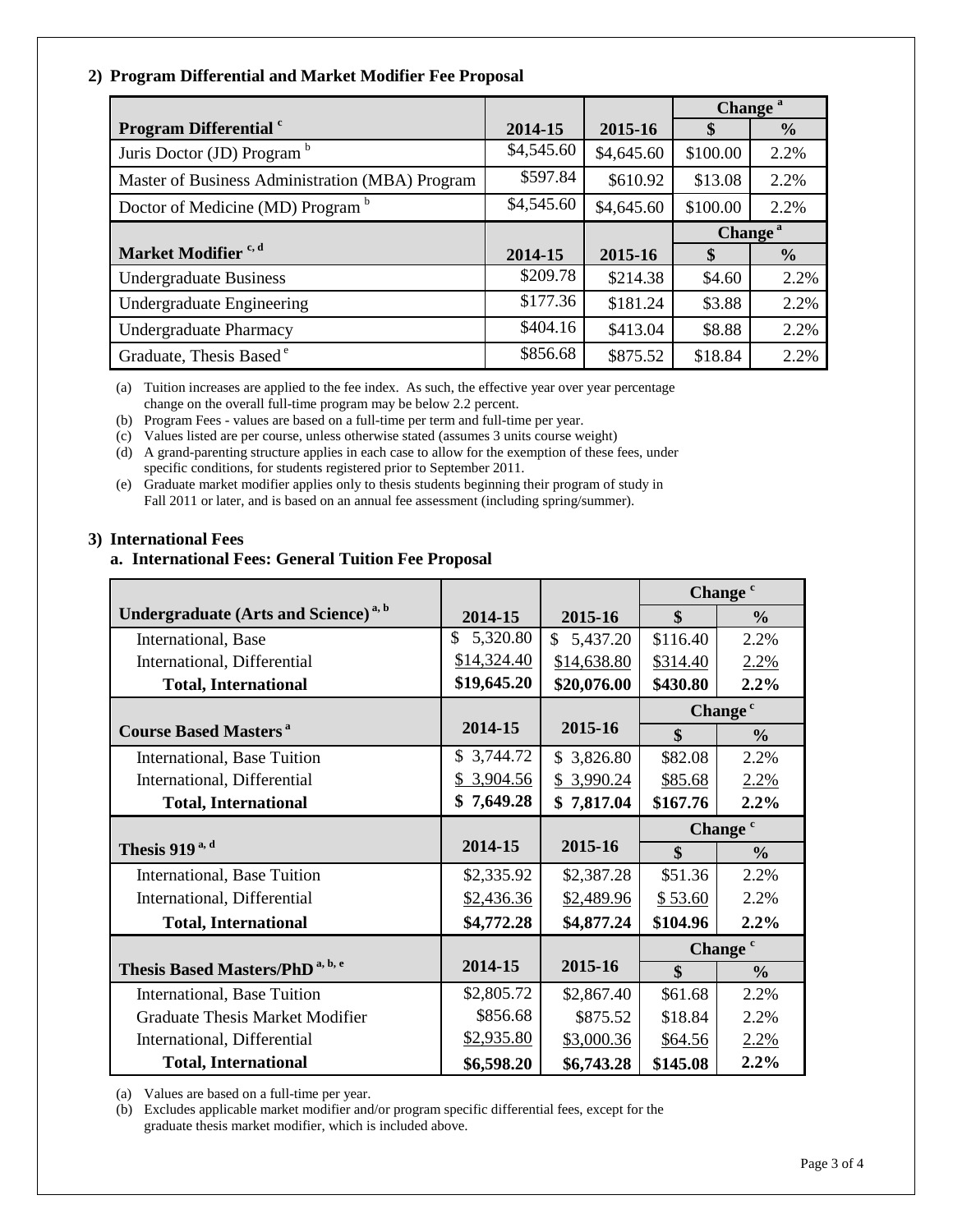- (c) Tuition increases are applied to the fee index. As such, the effective year over year percentage change on the overall full-time program may be below 2.2 percent.
- (d) Tuition applies to thesis students who were admitted to the program of study prior to Fall 2011 and are assessed the reduced thesis rate.
- (e) Tuition applies to thesis students who were admitted to the program of study beginning in Fall 2011 or later; this is based on an annual fee assessment (including spring/summer).

|                                            |            |            | <b>Change</b> |               |  |
|--------------------------------------------|------------|------------|---------------|---------------|--|
| <b>Program Differential</b> <sup>a</sup>   | 2014-15    | 2015-16    | \$            | $\frac{0}{0}$ |  |
| Juris Doctor (JD), base $b$                | \$4,545.60 | \$4,645.60 | \$100.00      | 2.2%          |  |
| Juris Doctor (JD), IDF on base b           | \$5,108.84 | \$5,221.20 | \$112.36      | 2.2%          |  |
| Total International JD Program Fee b       | \$9,654.44 | \$9,866.80 | \$212.36      | 2.2%          |  |
| Master of Business Administration, Base    | \$597.84   | \$610.92   | \$13.08       | 2.2%          |  |
| MBA, IDF on Base                           | \$671.88   | \$686.64   | \$14.76       | 2.2%          |  |
| <b>Total International MBA Program Fee</b> | \$1,269.72 | \$1,297.56 | \$27.84       | 2.2%          |  |
|                                            | 2014-15    |            |               | <b>Change</b> |  |
| <b>Market Modifier</b> <sup>a</sup>        |            | 2015-16    | \$            | $\frac{0}{0}$ |  |
| <b>Business, Base Market Modifier</b>      | \$209.78   | \$214.38   | \$4.60        | 2.2%          |  |
| Business, IDF on Market Modifier           | \$564.64   | \$577.06   | \$12.42       | 2.2%          |  |
| <b>Total, International</b>                | \$774.42   | \$791.44   | \$17.02       | 2.2%          |  |
| Engineering, Base Market Modifier          | \$177.36   | \$181.24   | \$3.88        | 2.2%          |  |
| Engineering, IDF on Market Modifier        | \$477.48   | \$487.96   | \$10.48       | 2.2%          |  |
| <b>Total, International</b>                | \$654.84   | \$669.20   | \$14.36       | 2.2%          |  |
| Pharmacy, Base Market Modifier             | \$404.16   | \$413.04   | \$8.88        | 2.2%          |  |
| Pharmacy, IDF Market Modifier              | \$1,087.92 | \$1,111.80 | \$23.88       | 2.2%          |  |
| <b>Total, International</b>                | \$1,492.08 | \$1,524.84 | \$32.76       | 2.2%          |  |

# **b. International Fees: Program Differential and Market Modifier Fee Proposal**

(a) Values listed are per course, unless otherwise stated (assumes 3 units course weight)

(b) Program Fees - values are based on a full-time per term and full-time per year.

The University has put forward market modifier proposals to the Ministry of Innovation and Advanced Education and is waiting for approval for those modifiers for the following degrees:

- Master of Science in Physical Therapy (MScPT), in Faculty of Rehabilitation Medicine
- Master of Business Administration
- Juris Doctor in Law
- Bachelor of Science in Pharmacy

A market modifier proposal was also put forward for the following courses:

• Faculty of Arts – Economics Courses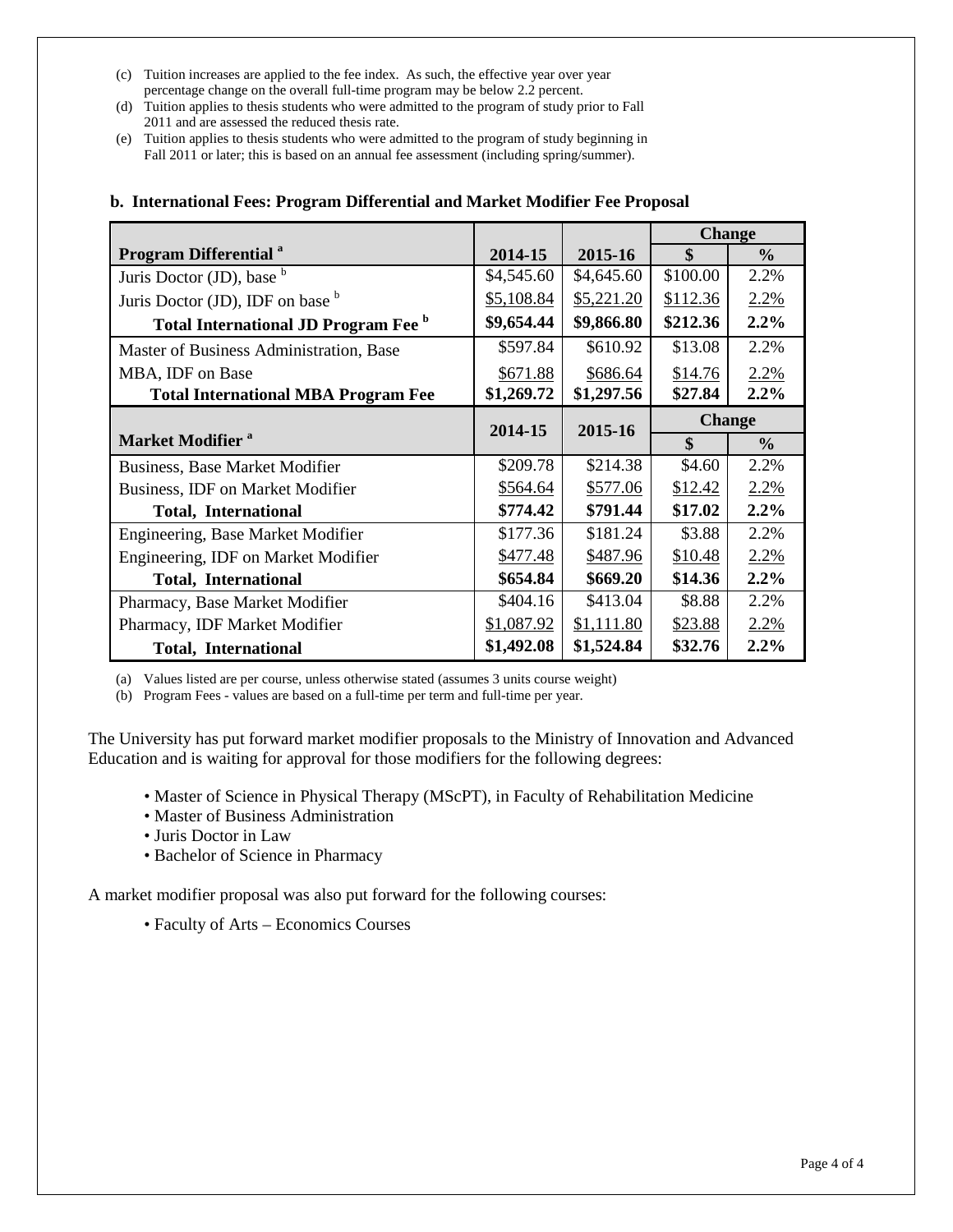Innovation and<br>**(bertan** Advanced Education

Commerce Place 10155 - 102 Street Edmonton, Alberta T5J 4L5 Canada

September 10, 2014

Dr. Indira V. Samarasekera, O.C. President and Vice-Chancellor University of Alberta 2-24 South Academic Building Edmonton, Alberta T6G 2G7



AR 45081

Dear Dr. Samarasekera:

In accordance with the Public Post-secondary Institutions' Tuition Fee Regulation, the maximum allowable weighted average tuition fee increase across the entire institution for 2015/2016 shall not exceed 2.2 per cent. The allowable increase is based on the change of the average monthly Alberta Consumer Price Index for the 12-month period ending June 30, 2014 over the average monthly change for the 12-month period ending June 30, 2013.

It is anticipated that the draft 2015/2016 Tuition Fee Compliance template will be sent out for processing in October, 2014. I am requesting that your institution complete these templates and submit your initial draft for review by December 2, 2014. Once the review is complete and all issues are addressed, your board's formal approval of the 2015/2016 tuition fees and your Vice-President's final sign off of the template is to be submitted by March 15, 2015.

If you have questions with regard to the above, please contact Mr. Sandy Henderson, Director, Accountability, Compliance and Data Collection by telephone at 780-427-9667 or by email at Sandy.Henderson@gov.ab.ca.

Thank you for your assistance in this matter.

Sincerely,

Peter Leclaire **Acting Assistant Deputy Minister** Advanced Learning and Community Partnerships

Phyllis Clark, Vice-President, Finance and Administration and Chief Financial Officer  $cc$ : Dr. Carl Amrhein, Provost and Vice-President, Academic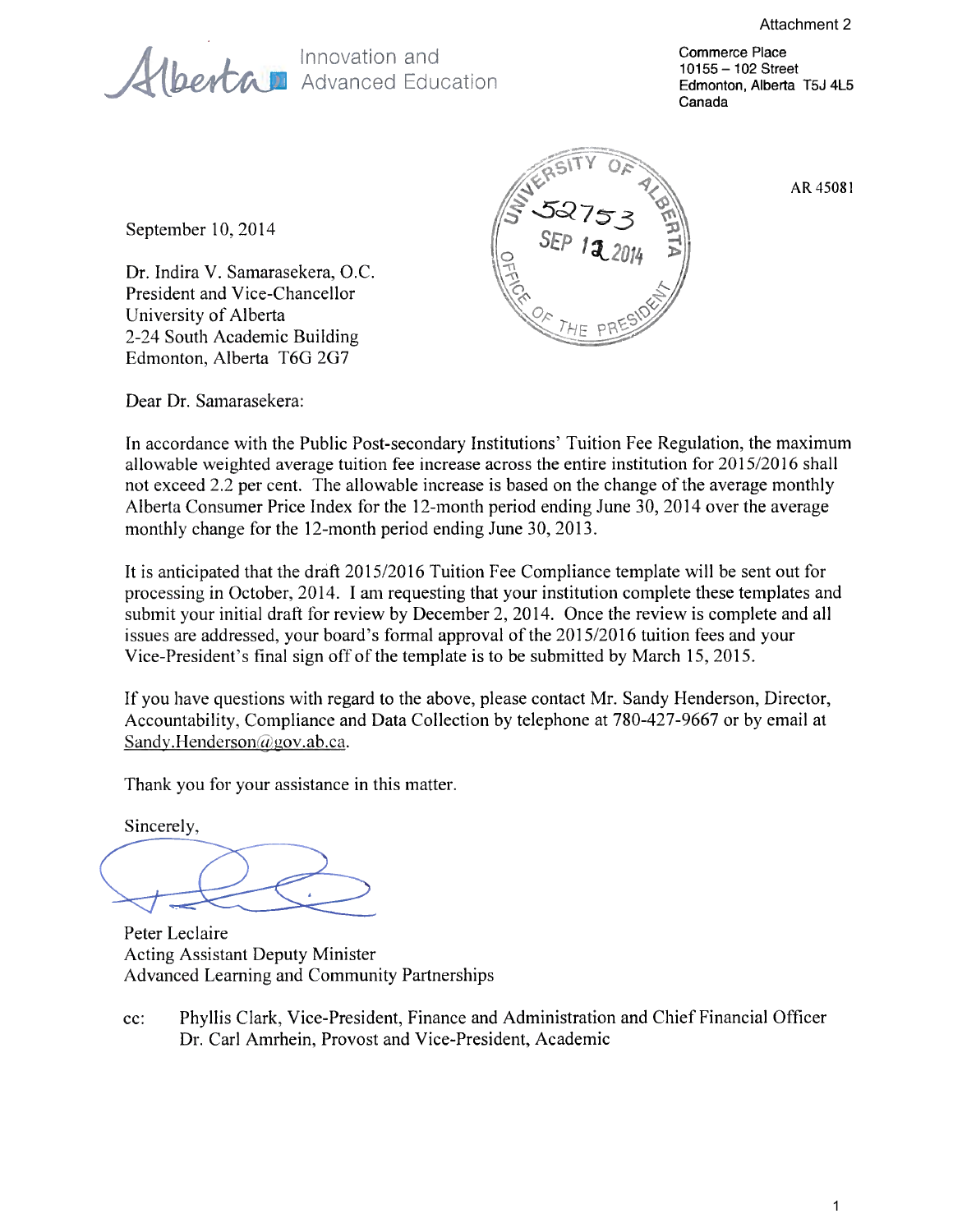<span id="page-11-0"></span>

FINAL Item No. 5

# **OUTLINE OF ISSUE**

# Agenda Title: **University of Alberta 2015-2016 Program/Course Differential Fee and Market Modifier Fee Proposal**

**Motion:** THAT the GFC Academic Planning Committee, under delegated authority from General Faculties Council, recommend to the Board Finance and Property Committee that the Board of Governors approve a proposal from the University Administration for a fee increase to program differentials, course differentials, and market modifiers of 2.2%, effective September 1, 2015, for:

- a) Faculty of Law, Juris Doctor (JD) program;
- b) Faculty of Business, Master of Business Administration (MBA) program;
- c) Faculty of Medicine and Dentistry, Doctor of Medicine (MD) program;
- d) Faculty of Business, Undergraduate Business courses;
- e) Faculty of Engineering, Undergraduate Engineering courses;
- f) Faculty of Pharmaceutical Sciences, Pharmacy program; and
- g) Graduate Studies, Thesis Based,

as set out in the table below.

|                                                 |            |            | Change <sup>a</sup> |      |
|-------------------------------------------------|------------|------------|---------------------|------|
| Program Differential <sup>c</sup>               | 2014-15    | 2015-16    | S                   | %    |
| Juris Doctor (JD) Program b                     | \$4,545.60 | \$4,645.60 | \$100.00            | 2.2% |
| Master of Business Administration (MBA) Program | \$597.84   | \$610.92   | \$13.08             | 2.2% |
| Doctor of Medicine (MD) Program b               | \$4,545.60 | \$4,645.60 | \$100.00            | 2.2% |
|                                                 |            |            | Change <sup>a</sup> |      |
| Market Modifier <sup>c, d</sup>                 | 2014-15    | 2015-16    |                     | $\%$ |
| <b>Undergraduate Business</b>                   | \$209.78   | \$214.38   | \$4.60              | 2.2% |
| <b>Undergraduate Engineering</b>                | \$177.36   | \$181.24   | \$3.88              | 2.2% |
| Undergraduate Pharmacy                          | \$404.16   | \$413.04   | \$8.88              | 2.2% |
| Graduate, Thesis Based <sup>e</sup>             | \$856.68   | \$875.52   | \$18.84             | 2.2% |

(a) Tuition increases are applied to the fee index. As such, the effective year over year percentage change on the overall full-time program may be below 2.2 percent.

(b) Program Fees - values are based on a full-time per term and full-time per year.

(c) Values listed are per course, unless otherwise stated (assumes 3 units course weight)

(d) A grand-parenting structure applies in each case to allow for the exemption of these fees, under specific conditions, for students registered prior to September 2011.

(e) Graduate market modifier applies only to thesis students beginning their program of study in Fall 2011 or later, and is based on an annual fee assessment (including spring/summer).

#### **Item**

| <b>Action Requested</b> | $\Box$ Approval $\boxtimes$ Recommendation $\Box$ Discussion/Advice $\Box$ Information |
|-------------------------|----------------------------------------------------------------------------------------|
| Proposed by             | Provost and Vice-President (Academic)                                                  |
| <b>Presenters</b>       | Carl Amrhein, Provost and Vice-President (Academic); Phyllis Clark,                    |
|                         | Vice-President (Finance and Administration)                                            |
| Subject                 | Program Differential and Market Modifier Fees for 2015-2016                            |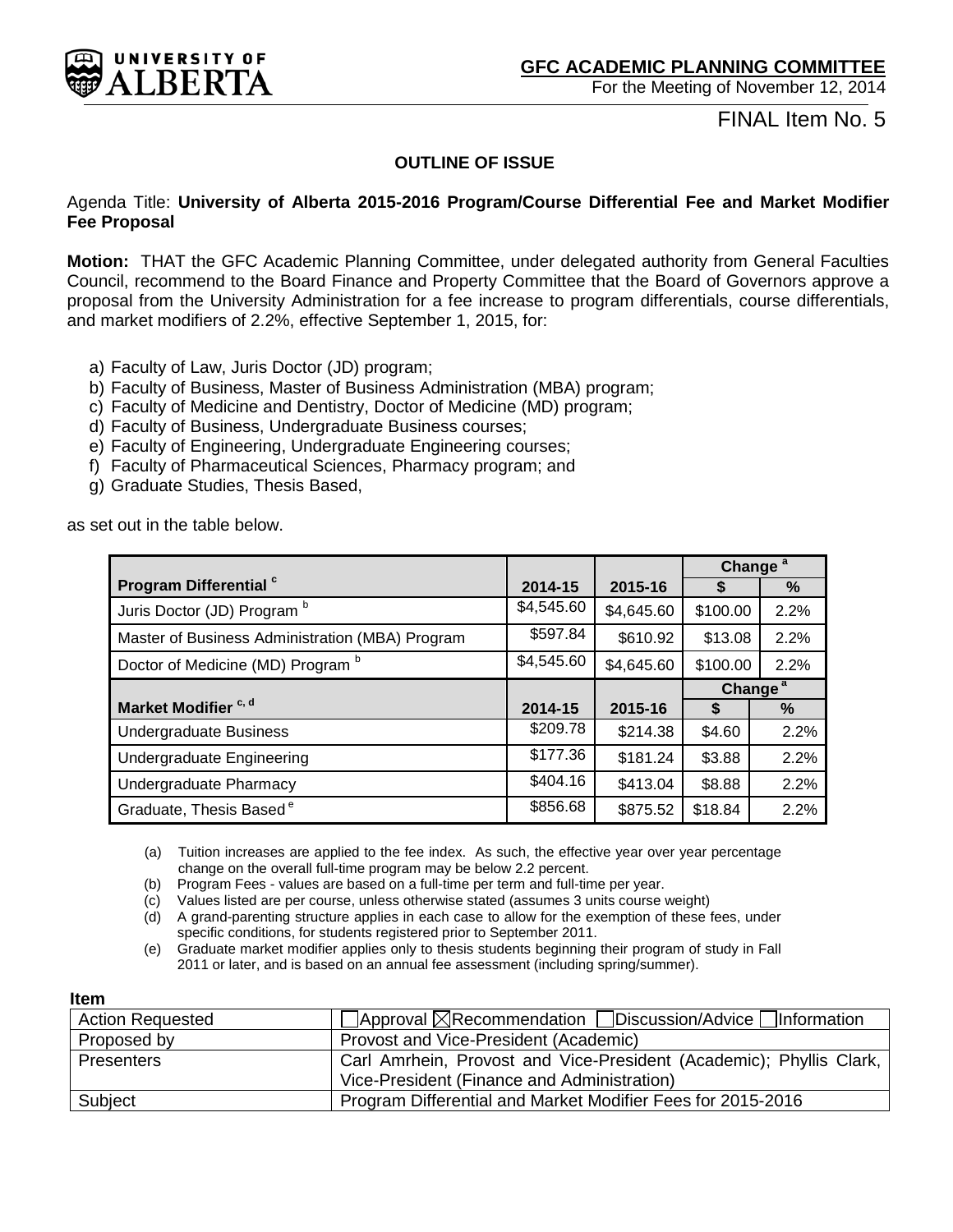

# FINAL Item No. 5

# **Details**

| Responsibility                      | Provost and Vice-President (Academic).                              |
|-------------------------------------|---------------------------------------------------------------------|
| The Purpose of the Proposal is      | To set differential/market modifier fees for the 2015-2016 academic |
| (please be specific)                | year.                                                               |
| The Impact of the Proposal is       | See 'Purpose'.                                                      |
| Replaces/Revises (eg, policies,     | Program differential fees set by the Board of Governors on December |
| resolutions)                        | 13, 2013 for September, 2014.                                       |
| <b>Timeline/Implementation Date</b> | September, 2015.                                                    |
| <b>Estimated Cost</b>               | N/A                                                                 |
| Sources of Funding                  | N/A                                                                 |
| <b>Notes</b>                        | N/A                                                                 |

# **Alignment/Compliance**

| <b>Alignment with Guiding</b>                           | University of Alberta Comprehensive Institutional Plan (CIP); Dare to                                                                                                                                                                                                                                                                                                                                                       |
|---------------------------------------------------------|-----------------------------------------------------------------------------------------------------------------------------------------------------------------------------------------------------------------------------------------------------------------------------------------------------------------------------------------------------------------------------------------------------------------------------|
| Documents                                               | Discover, Dare to Deliver                                                                                                                                                                                                                                                                                                                                                                                                   |
| Compliance with Legislation,<br>Policy and/or Procedure | Ministerial Letter Regarding the New Tuition Fees Regulation:<br>1 <sub>1</sub><br>A letter to the President, University of Alberta, dated September 10,                                                                                                                                                                                                                                                                    |
| Relevant to the Proposal                                | 2014, from the Ministry of Innovation and Advanced Education states                                                                                                                                                                                                                                                                                                                                                         |
| (please guote legislation and                           | that: "In accordance with the Public Post-secondary Institutions'                                                                                                                                                                                                                                                                                                                                                           |
| include identifying section                             | Tuition Fee Regulation, the maximum allowable weighted average                                                                                                                                                                                                                                                                                                                                                              |
| numbers)                                                | tuition fee increase across the entire institution for 2015/16 shall not<br>exceed 2.2 per cent."                                                                                                                                                                                                                                                                                                                           |
|                                                         | 2. Post-Secondary Learning Act (PSLA), Sections 61(1) and<br>$61(2)(a)$ :                                                                                                                                                                                                                                                                                                                                                   |
|                                                         | "61(1) The board of a public post-secondary institution shall set the<br>tuition fees to be paid by students of the<br>public<br>post-secondary institution.                                                                                                                                                                                                                                                                |
|                                                         | 61(2) The tuition fees under subsection (1) for all<br>public<br>post-secondary institutions other than Banff Centre                                                                                                                                                                                                                                                                                                        |
|                                                         | (a) must be set in accordance with the regulations[.] $[]$ "                                                                                                                                                                                                                                                                                                                                                                |
|                                                         | 3. PSLA Section 26(1)(o) states:                                                                                                                                                                                                                                                                                                                                                                                            |
|                                                         | "Powers of general faculties council                                                                                                                                                                                                                                                                                                                                                                                        |
|                                                         | 26(1) Subject to the authority of the board, a general faculties council<br>is responsible for the academic affairs of the university and, without<br>restricting the generality of the foregoing, has the authority to                                                                                                                                                                                                     |
|                                                         | (o) make recommendations to the board with respect to affiliation with<br>other institutions, academic planning, campus planning, a building<br>program, the budget, the regulation of residences and dining halls,<br>procedures in respect of appointments, promotions, salaries, tenure<br>and dismissals, and any other matters considered by the general<br>faculties council to be of interest to the university []." |
|                                                         | On the line-by-line budget, including consideration of matters related to<br>tuition, GFC has delegated this responsibility to its senior standing<br>committee, the GFC Academic Planning Committee (APC), as noted in<br>the following.                                                                                                                                                                                   |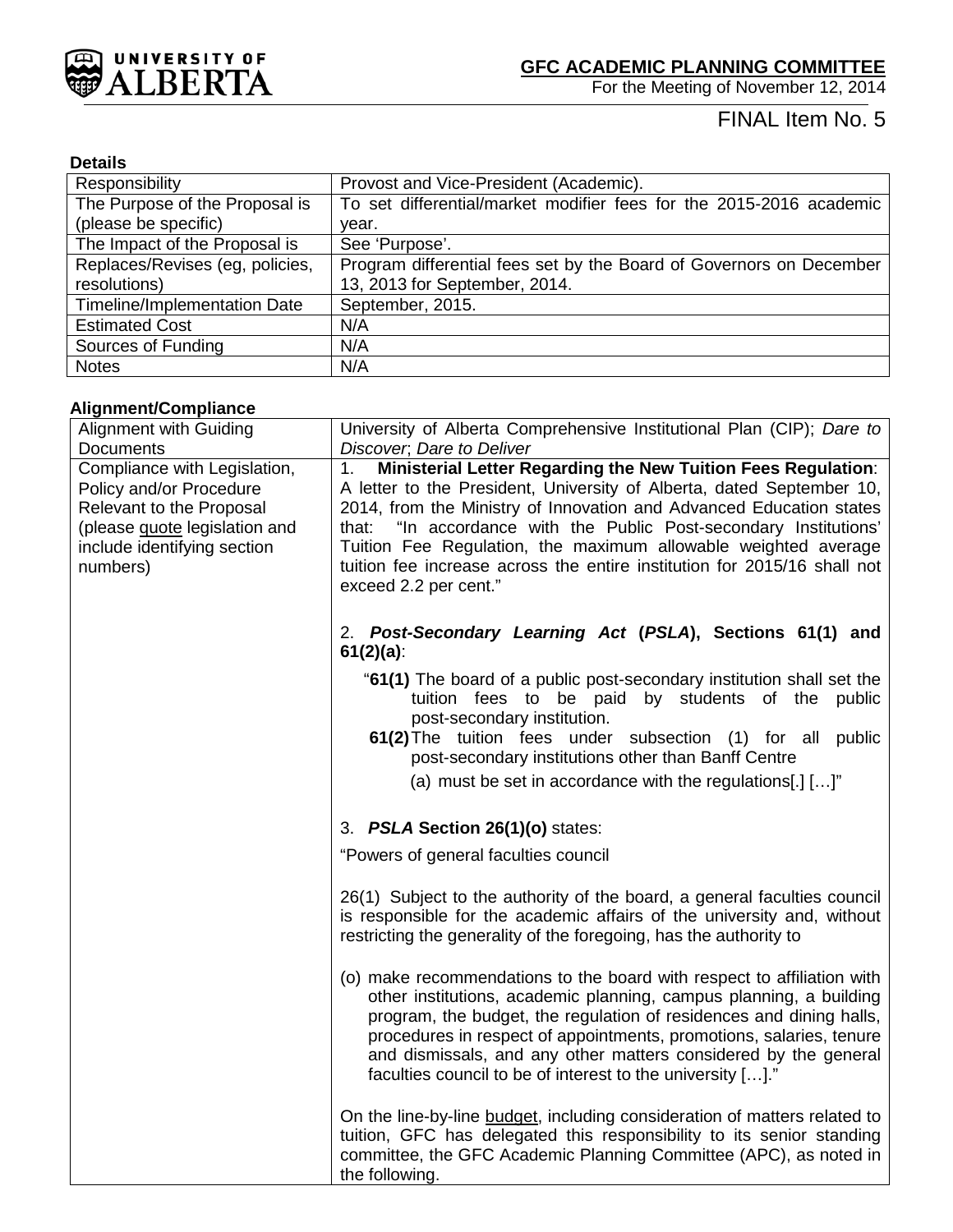

# FINAL Item No. 5

| 4. GFC Academic Planning Committee (APC) Terms of Reference<br>$(Mandate - Section 3.4(b))$ :                                                                                         |
|---------------------------------------------------------------------------------------------------------------------------------------------------------------------------------------|
| "APC is responsible for making recommendations to GFC and/or to the<br>Board of Governors concerning policy matters and action matters with<br>respect to the following: $[ \ldots ]$ |
| 4. Budget Matters<br>To recommend to the Board of Governors on the annual budget,<br>excluding budgets for ancillary units. []. "                                                     |
| 5. Board Finance and Property (BFPC) Terms of Reference<br>$(Section 3(d))$ :                                                                                                         |
| "3. Without limiting the generality of the foregoing, the Committee<br>shall: $[]$<br>d) review and recommend to the Board tuition and other like fees[.]"                            |

# **Routing** (Include meeting dates)

| President's Executive Committee (Operations) - October 30, 2014 (for |
|----------------------------------------------------------------------|
| endorsement)                                                         |
|                                                                      |
| GFC Academic Planning Committee (APC) – November 12, 2014 (for       |
| recommendation);                                                     |
| Board Finance and Property Committee (BFPC) - November 25, 2014      |
| (for recommendation);                                                |
| Board of Governors – December 10, 2014 (for final approval)          |
| <b>Board of Governors</b>                                            |
|                                                                      |

Attachments: *The Attachments for this item are exactly the same as those included with Agenda Item #4.*

- 1. Attachment 1 (pages 1 4) University of Alberta Tuition Proposal, 2015-2016
- 2. Attachment 2 (page 1) Letter from the Ministry of Innovation and Advanced Education to the President, University of Alberta

*Prepared by:* Ray Wong, Director, Resource Planning, [ray.wong@ualberta.ca,](mailto:ray.wong@ualberta.ca) with assistance from University Governance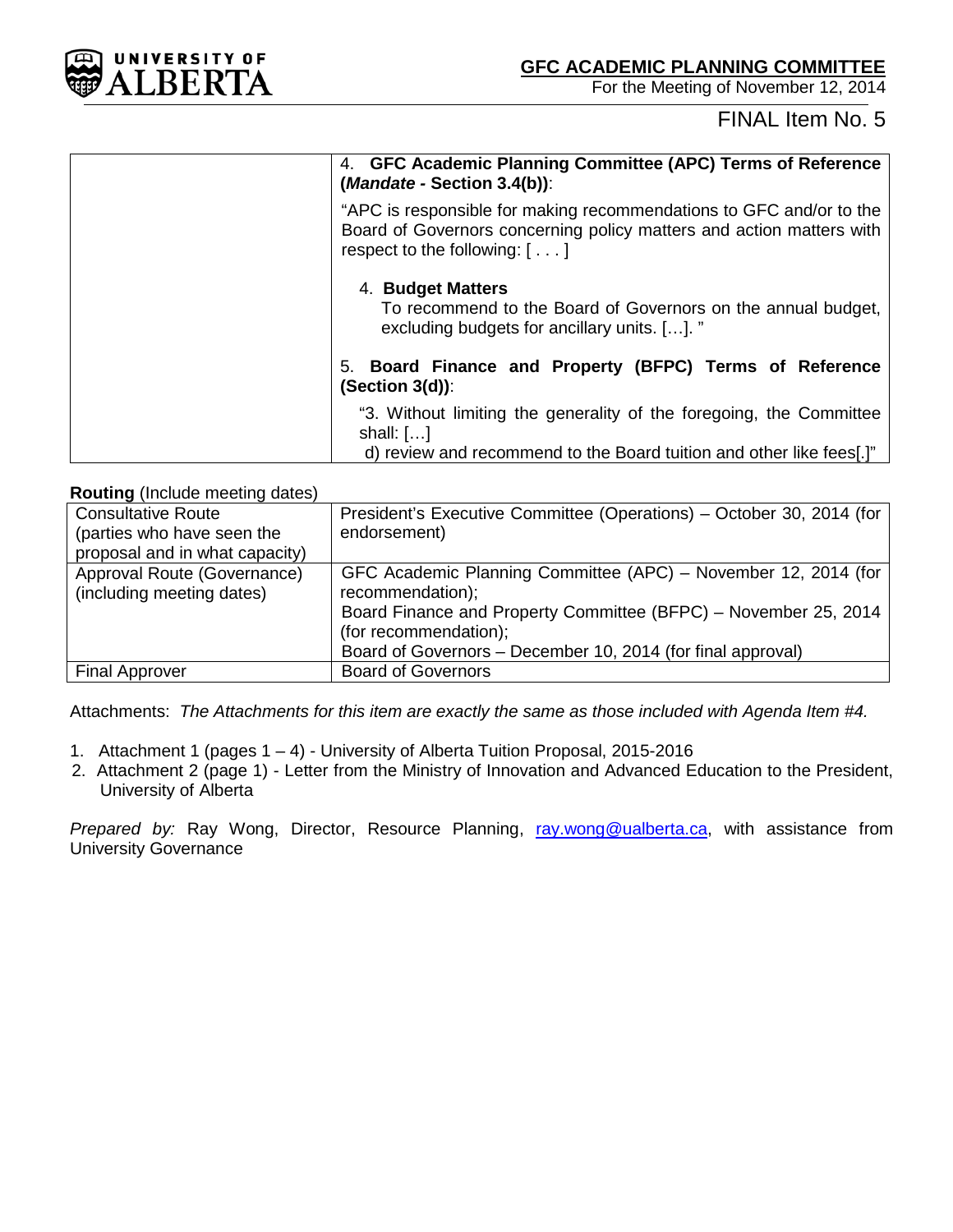<span id="page-14-0"></span>

FINAL Item No. 6

# **OUTLINE OF ISSUE**

# Agenda Title: **University of Alberta 2015-2016 International Tuition Fee Proposal**

**Motion**: THAT the GFC Academic Planning Committee, under delegated authority from General Faculties Council, recommend to the Board Finance and Property Committee that the Board of Governors approve a proposal from the University Administration for an increase to international tuition fees of 2.2%, effective September 1, 2015 and as illustrated in the table below.

# **General Tuition Fees:**

|                                                  |             | Change <sup>c</sup> |                         |                     |
|--------------------------------------------------|-------------|---------------------|-------------------------|---------------------|
| Undergraduate (Arts and Science) <sup>a, b</sup> | 2014-15     | 2015-16             | \$                      | $\%$                |
| International, Base                              | \$5,320.80  | \$5,437.20          | \$116.40                | 2.2%                |
| International, Differential                      | \$14,324.40 | \$14,638.80         | \$314.40                | 2.2%                |
| <b>Total, International</b>                      | \$19,645.20 | \$20,076.00         | \$430.80                | 2.2%                |
|                                                  |             |                     |                         | Change <sup>c</sup> |
| <b>Course Based Masters<sup>a</sup></b>          | 2014-15     | 2015-16             | \$                      | %                   |
| International, Base Tuition                      | \$3,744.72  | \$3,826.80          | \$82.08                 | 2.2%                |
| International, Differential                      | \$3,904.56  | \$3,990.24          | \$85.68                 | 2.2%                |
| <b>Total, International</b>                      | \$7,649.28  | \$7,817.04          | \$167.76                | 2.2%                |
|                                                  |             |                     | Change <sup>c</sup>     |                     |
| Thesis 919 <sup>a, d</sup>                       | 2014-15     | 2015-16             | $\overline{\mathbf{s}}$ | $\%$                |
| International, Base Tuition                      | \$2,335.92  | \$2,387.28          | \$51.36                 | 2.2%                |
| International, Differential                      | \$2,436.36  | \$2,489.96          | \$53.60                 | 2.2%                |
| <b>Total, International</b>                      | \$4,772.28  | \$4,877.24          | \$104.96                | 2.2%                |
|                                                  |             |                     |                         | Change <sup>c</sup> |
| Thesis Based Masters/PhD <sup>a, b, e</sup>      | 2014-15     | 2015-16             | $\overline{\mathbf{s}}$ | $\%$                |
| International, Base Tuition                      | \$2,805.72  | \$2,867.40          | \$61.68                 | 2.2%                |
| Graduate Thesis Market Modifier                  | \$856.68    | \$875.52            | \$18.84                 | 2.2%                |
| International, Differential                      | \$2,935.80  | \$3,000.36          | \$64.56                 | 2.2%                |
| <b>Total, International</b>                      | \$6,598.20  | \$6,743.28          | \$145.08                | 2.2%                |

(a) Values are based on full-time per year.

(b) Excludes applicable market modifier and/or program specific differential fees, except for the graduate thesis market modifier, which is included above.

(c) Tuition increases are applied to the fee index. As such, the effective year over year percentage change on the overall full-time program may be below 2.2 percent.

(d) Tuition applies to thesis students who were admitted to the program of study prior to Fall 2011 and are assessed the reduced thesis rate.

(e) Tuition applies to thesis students who were admitted to the program of study beginning in Fall 2011 or later; this is based on an annual fee assessment (including spring/summer).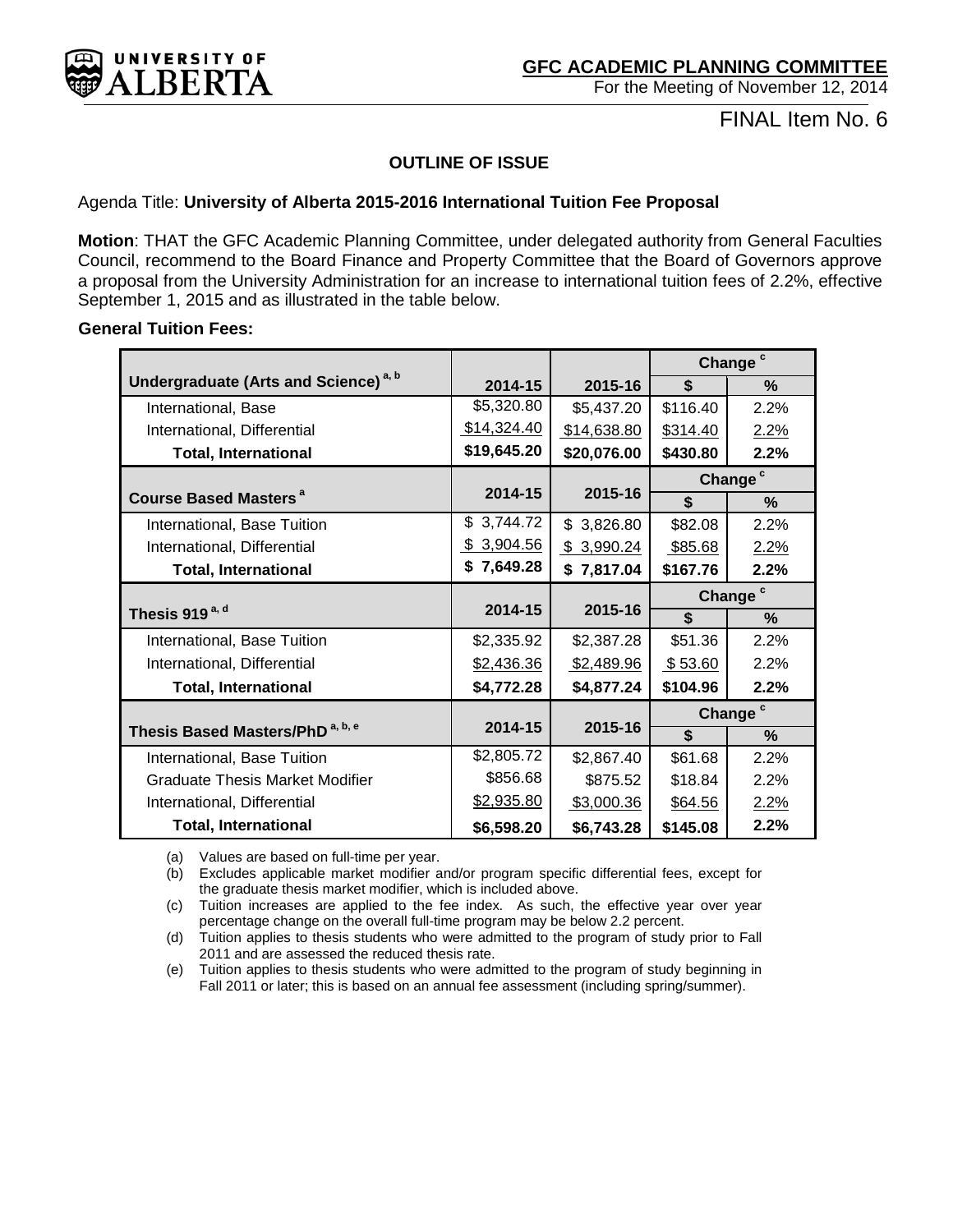

# FINAL Item No. 6

# **Program Differential and Market Modifier Fees:**

|                                                 |            |            | Change   |        |
|-------------------------------------------------|------------|------------|----------|--------|
| Program Differential <sup>a</sup>               | 2014-15    | 2015-16    | \$       | $\%$   |
| Juris Doctor (JD), base b                       | \$4,545.60 | \$4,645.60 | \$100.00 | 2.2%   |
| Juris Doctor (JD), IDF on base b                | \$5,108.84 | \$5,221.20 | \$112.36 | 2.2%   |
| Total International JD Program Fee <sup>b</sup> | \$9,654.44 | \$9,866.80 | \$212.36 | 2.2%   |
| Master of Business Administration, Base         | \$597.84   | \$610.92   | \$13.08  | 2.2%   |
| MBA, IDF on Base                                | \$671.88   | \$686.64   | \$14.76  | 2.2%   |
| <b>Total International MBA Program Fee</b>      | \$1,269.72 | \$1,297.56 | \$27.84  | 2.2%   |
|                                                 | 2014-15    | 2015-16    |          | Change |
| Market Modifier <sup>a</sup>                    |            |            | \$       | $\%$   |
| <b>Business, Base Market Modifier</b>           | \$209.78   | \$214.38   | \$4.60   | 2.2%   |
| Business, IDF on Market Modifier                | \$564.64   | \$577.06   | \$12.42  | 2.2%   |
| <b>Total, International</b>                     | \$774.42   | \$791.44   | \$17.02  | 2.2%   |
| Engineering, Base Market Modifier               | \$177.36   | \$181.24   | \$3.88   | 2.2%   |
| Engineering, IDF on Market Modifier             | \$477.48   | \$487.96   | \$10.48  | 2.2%   |
| <b>Total, International</b>                     | \$654.84   | \$669.20   | \$14.36  | 2.2%   |
| Pharmacy, Base Market Modifier                  | \$404.16   | \$413.04   | \$8.88   | 2.2%   |
| Pharmacy, IDF Market Modifier                   | \$1,087.92 | \$1,111.80 | \$23.88  | 2.2%   |
| <b>Total, International</b>                     | \$1,492.08 | \$1,524.84 | \$32.76  | 2.2%   |

(a) Values listed are per course, unless otherwise stated (assumes 3 units course weight).

Program Fees - values are based on a full-time per term and full-time per year.

# **Item**

| <b>Action Requested</b> | $\Box$ Approval $\boxtimes$ Recommendation $\Box$ Discussion/Advice $\Box$ Information |
|-------------------------|----------------------------------------------------------------------------------------|
| Proposed by             | Provost and Vice-President (Academic)                                                  |
| <b>Presenters</b>       | Carl Amrhein, Provost and Vice-President (Academic); Phyllis Clark,                    |
|                         | Vice-President (Finance and Administration)                                            |
| Subject                 | International Differential for 2015-2016                                               |

# **Details**

| Responsibility                      | Provost and Vice-President (Academic).                                 |
|-------------------------------------|------------------------------------------------------------------------|
| The Purpose of the Proposal is      | To set the International Differential for the 2015-2016 academic year. |
| (please be specific)                |                                                                        |
| The Impact of the Proposal is       | See 'Purpose'.                                                         |
| Replaces/Revises (eg. policies,     | Tuition proposal set by the Board of Governors on December 13, 2013    |
| resolutions)                        | for September, 2014.                                                   |
| <b>Timeline/Implementation Date</b> | September, 2015.                                                       |
| <b>Estimated Cost</b>               | N/A                                                                    |
| Sources of Funding                  | N/A                                                                    |
| <b>Notes</b>                        | N/A                                                                    |

# **Alignment/Compliance**

| Alignment with Guiding       | Comprehensive Institutional Plan; Dare to Discover, Dare to Deliver   |
|------------------------------|-----------------------------------------------------------------------|
| Documents                    |                                                                       |
| Compliance with Legislation, | <b>Ministerial Letter Regarding the New Tuition Fees Regulation:</b>  |
| Policy and/or Procedure      | A letter to the President, University of Alberta, dated September 10, |
| Relevant to the Proposal     |                                                                       |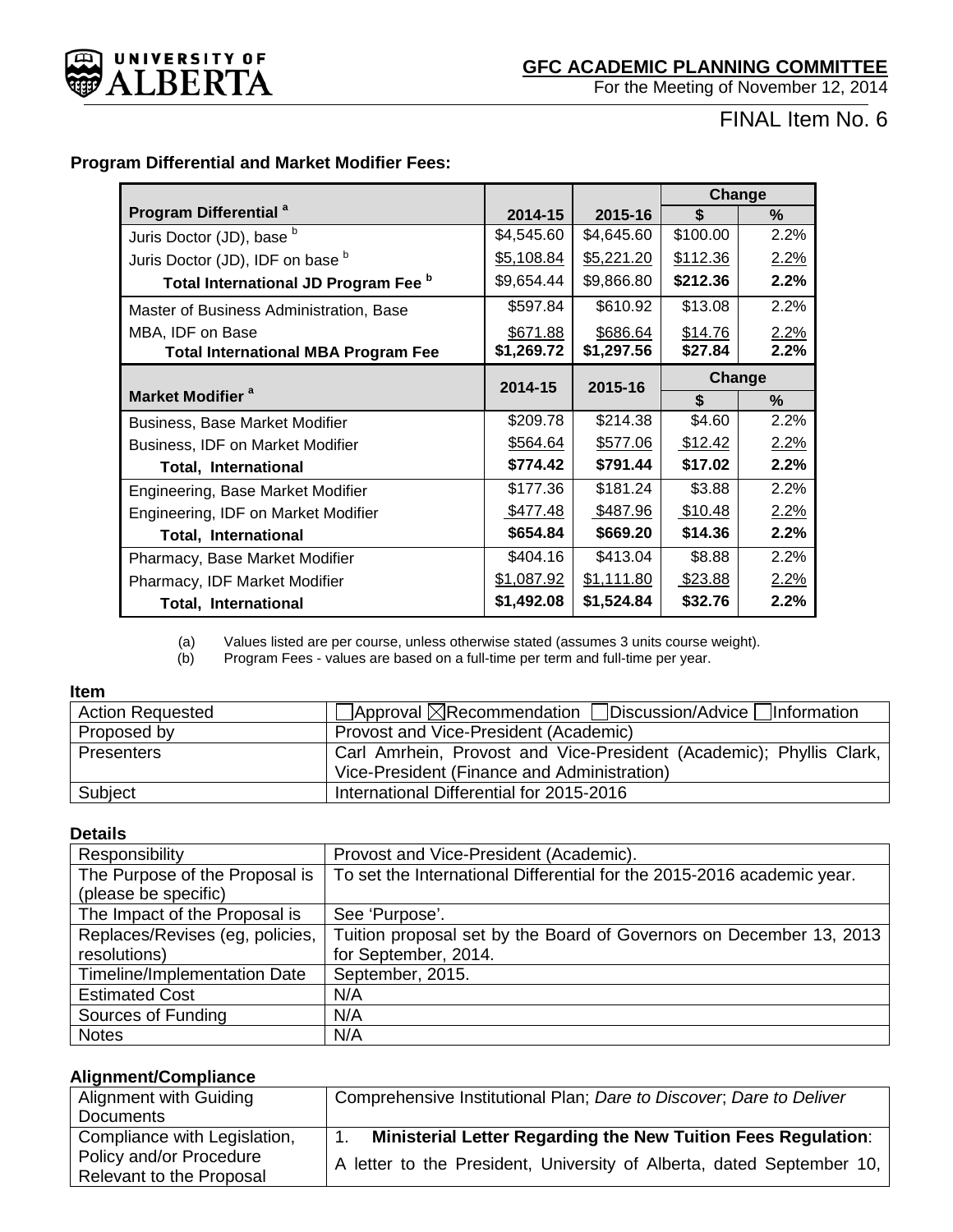

# FINAL Item No. 6

| (please guote legislation and<br>include identifying section<br>numbers) | 2014, from the Ministry of Innovation and Advanced Education states<br>that: "In accordance with the Public Post-secondary Institutions' Tuition<br>Fee Regulation, the maximum allowable weighted average tuition fee<br>increase across the entire institution for 2015/16 shall not exceed 2.2<br>per cent."                                                                                                                                                                                                                          |
|--------------------------------------------------------------------------|------------------------------------------------------------------------------------------------------------------------------------------------------------------------------------------------------------------------------------------------------------------------------------------------------------------------------------------------------------------------------------------------------------------------------------------------------------------------------------------------------------------------------------------|
|                                                                          | 2. Post-Secondary Learning Act (PSLA), Sections 61(1) and<br>$61(2)(a)$ :                                                                                                                                                                                                                                                                                                                                                                                                                                                                |
|                                                                          | "61(1) The board of a public post-secondary institution shall set the<br>tuition fees to be paid by students of the public post-secondary<br>institution.                                                                                                                                                                                                                                                                                                                                                                                |
|                                                                          | 61(2) The tuition fees under subsection (1) for all public<br>post-secondary institutions other than Banff Centre                                                                                                                                                                                                                                                                                                                                                                                                                        |
|                                                                          | (a) must be set in accordance with the regulations[.] $[]$ "                                                                                                                                                                                                                                                                                                                                                                                                                                                                             |
|                                                                          | 3. Public Post-Secondary Institution's Tuition Fees Regulation,<br>Alberta Regulation 273/2006):                                                                                                                                                                                                                                                                                                                                                                                                                                         |
|                                                                          | "Definition of tuition fees for Act purposes, etc.<br>2. For the purposes of the Act and this Regulation, "tuition fees" in<br>respect of an institution means the following:<br>(a) fees identified in the institution's calendar or in a supplement<br>to its calendar as tuition fees or fees for instruction for courses<br>that are part of programs approved by the Minister under the<br>Programs of Study Regulation (AR 91/2009) or for the purposes<br>of the Student Financial Assistance Act, excluding the following:<br>[] |
|                                                                          | (v) any differential or surcharge in fees that the board of the<br>institution may set for courses taken by individuals who are not<br>Canadian citizens or permanent residents of Canada[.]"                                                                                                                                                                                                                                                                                                                                            |
|                                                                          | 4. PSLA Section 26(1)(o) states:                                                                                                                                                                                                                                                                                                                                                                                                                                                                                                         |
|                                                                          | "Powers of general faculties council                                                                                                                                                                                                                                                                                                                                                                                                                                                                                                     |
|                                                                          | 26(1) Subject to the authority of the board, a general faculties council is<br>responsible for the academic affairs of the university and, without<br>restricting the generality of the foregoing, has the authority to                                                                                                                                                                                                                                                                                                                  |
|                                                                          | (o) make recommendations to the board with respect to affiliation with<br>other institutions, academic planning, campus planning, a building<br>program, the budget, the regulation of residences and dining halls,<br>procedures in respect of appointments, promotions, salaries, tenure<br>and dismissals, and any other matters considered by the general<br>faculties council to be of interest to the university []."                                                                                                              |
|                                                                          | On the line-by-line budget, including consideration of matters related to<br>tuition, GFC has delegated this responsibility to its senior standing<br>committee, the GFC Academic Planning Committee (APC), as noted in<br>the following.                                                                                                                                                                                                                                                                                                |